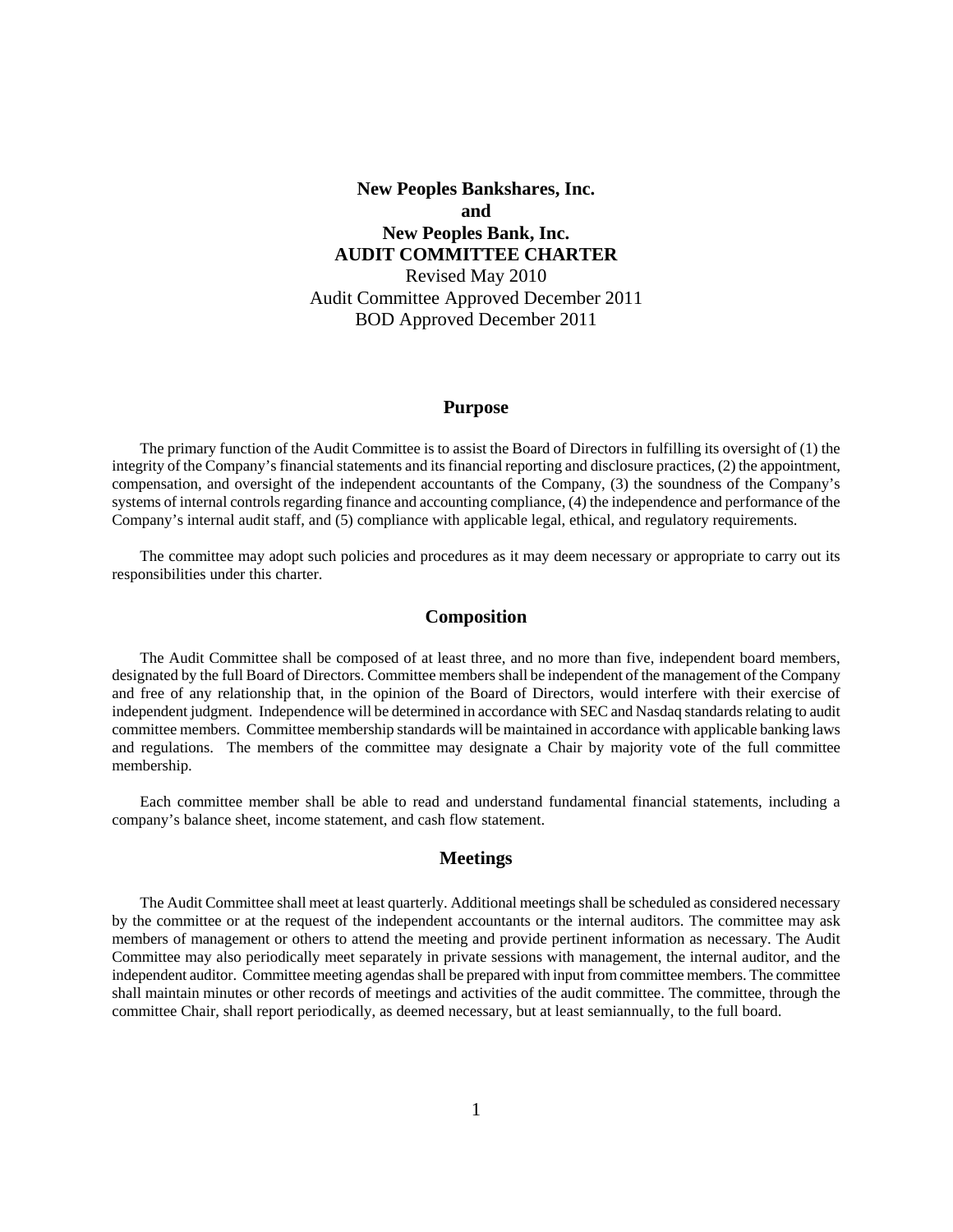## **Responsibilities and Duties**

In carrying out its responsibilities, the Audit Committee believes its policies and procedures should remain flexible, in order to best react to changing conditions and to ensure to the directors and shareholders that the corporate accounting and reporting practices of the Company are in accordance with all requirements and are of the highest quality. Accordingly, the following will be included in the responsibilities of the audit committee:

- A. Review and assess the Company's system of internal controls for detecting accounting and financial reporting errors, fraud and defalcations, legal violations, and non-compliance with the corporate code of conduct.
- B. Review and assess the Company's system relating to compliance with laws and regulations to which it is subject.
- C. Review and assess the Company's system of loan review for compliance with the loan policy, ensuring the quality of loans, and the adequacy of the allowance for loan losses.
- D. Review reports and disclosures of insider and affiliated party transactions and pre-approve all such transactions required to be approved pursuant to the listing standards of the NASDAQ Stock Market, Inc.
- E. Discuss with management and the independent auditor any correspondence with regulators or governmental agencies and any published reports which raise material issues regarding the Company's financial statements or accounting policies.
- F. Review the effectiveness of the Company's system for monitoring compliance with laws and regulations and the results of management's investigation and follow-up (including disciplinary action) of any instances of noncompliance.

## **To fulfill its responsibilities and duties the audit committee shall:**

- 1. Provide and maintain an open avenue of communication between management, the internal auditor, the independent accountants, the loan review officer, the compliance officer and the Board of Directors.
- 2. Review and assess the adequacy of the committee charter annually, or as conditions dictate, requesting board approval for proposed changes, and ensure appropriate disclosure as may be required by law or regulation.
- 3. The Audit Committee shall have the sole authority to select, evaluate and, where appropriate, replace the independent auditor. The Audit Committee shall be directly responsible for the compensation and oversight of the work of the independent auditor (including resolution of disagreements between management and the independent auditor regarding financial reporting) for the purpose of preparing or issuing an audit report or related work. The independent auditor shall report directly to the Audit Committee.
- 4 Pre-approve all auditing services and permitted non-audit services (including the fees and terms thereof) to be performed for the Company by its independent accountants, subject to the de minimus exceptions for permissible non-audit services that are subsequently approved by the committee. (The committee may delegate to one or more designated members of the committee the authority to grant such pre-approvals.)
- 5 Review the independence, qualifications, and performance of the independent accountants and approve any proposed discharge of the independent accountants when circumstances warrant.
- 6 Obtain a formal written statement from the external auditors consistent with standards set by the *Independence Standards Board*. Additionally, discuss with the auditors any relationships or non-audit services that may affect their objectivity or independence.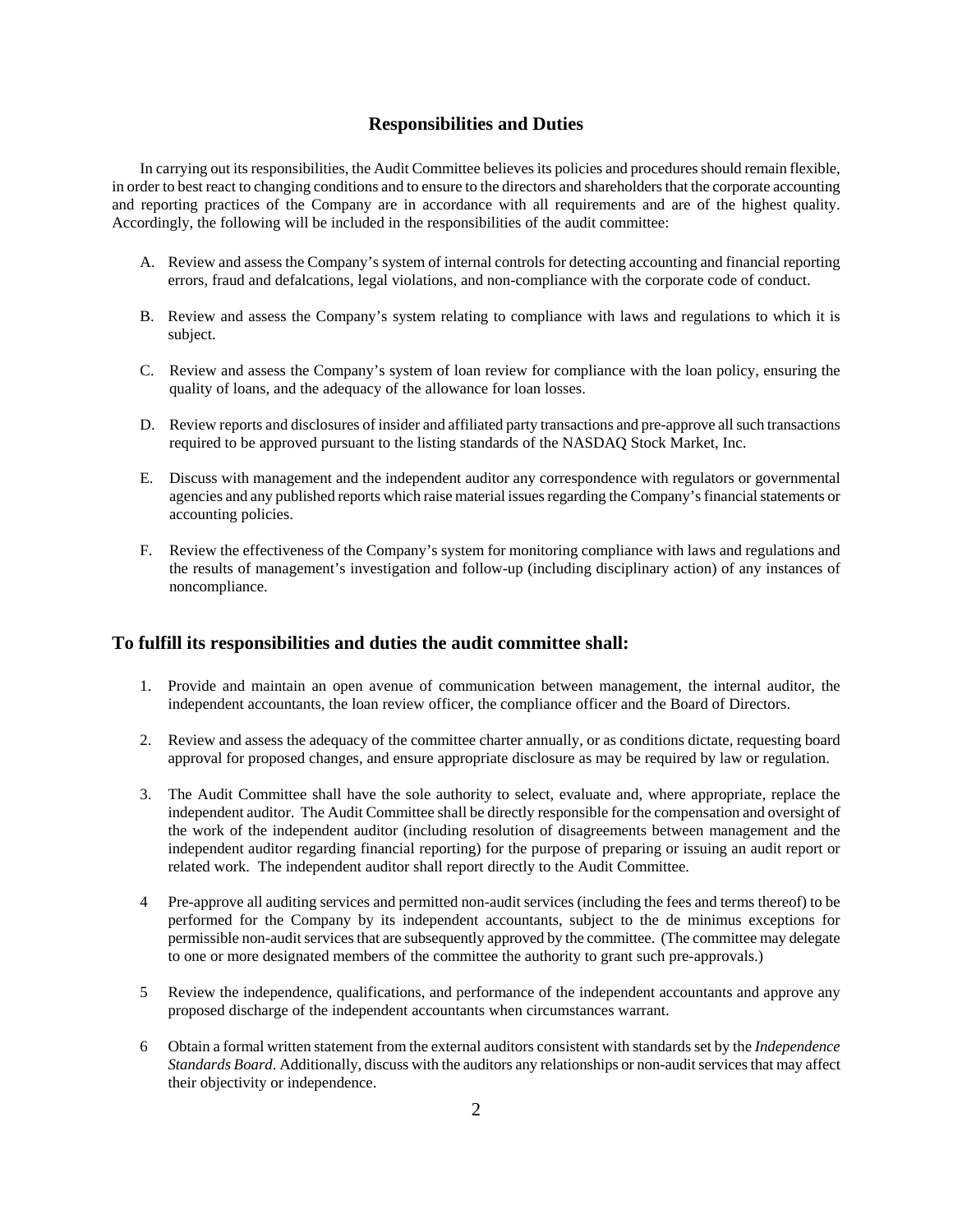- 7. Provide a medium for the external auditors to discuss with the audit committee their judgments about the quality, not just the acceptability, of accounting principles and financial disclosure practices used or proposed to be adopted by the Company.
- 8. Prepare a report to be included in the proxy statement that discloses the following:
	- Whether the audit committee has reviewed and discussed the audited financial statements with management.
	- Whether the audit committee has discussed with the independent auditors the matters required to be discussed by SAS No. 61, *Communication with Audit Committees*, as amended.
	- Whether the audit committee has received the written disclosures and the letter from the independent auditors required by ISB Standard No. 1, *Independence Discussions with Audit Committees*, and has discussed with the auditors the auditor's independence.
	- Whether the audit committee, based on the above reviews and discussions, recommended to the Board of Directors that the audited financial statements be included in the Company's Form 10-K for the last fiscal year.
	- Name of each member of the audit committee.
- 9. Consider and review the budget and staffing for the internal audit department, and concur in the appointment, replacement, reassignment or dismissal of the internal audit positions.
- 10. Review the internal audit and the loan review functions, including the independence and authority of their reporting obligations, the proposed plans for the coming year, and the coordination of such plans with the independent auditors.
- 11. Review with the internal audit staff, the loan review officer, and the independent accountant the coordination of audit efforts to assure completeness of coverage, reduction of redundant efforts, and the effective use of audit resources.
- 12. Review any related significant findings and recommendations of the independent accountant, internal auditors, loan review officer, and the compliance officer together with management's responses thereto.
- 13. The audit committee shall report to the Board of Directors any significant findings and required actions.
- 14. Consider and review with the independent accountant and the internal auditors the adequacy of the Company's internal controls including computerized information system controls and security.
- 15. Review with management and the independent accountants the annual financial statements before they are released to the public or filed with the SEC, including, without limitation, significant accounting principles, financial reporting issues and judgments made in connection with the preparation of the financial statements, critical accounting practices and practices to be used, and alternative treatments of financial information within generally accepted accounting principles that have been discussed with management.
- 16. Review with management and the independent accountants, if deemed necessary by the audit committee, the 10-Q prior to its filing or prior to the release of earnings. The Chair of the committee may represent the entire committee for purposes of this review.
- 17. Review disclosures made by the CEO and CFO during the Forms 10-K and 10-Q certification process concerning significant deficiencies in the design or operation of internal controls or any fraud that involves management or other employees who have a significant role in the Company's internal controls.